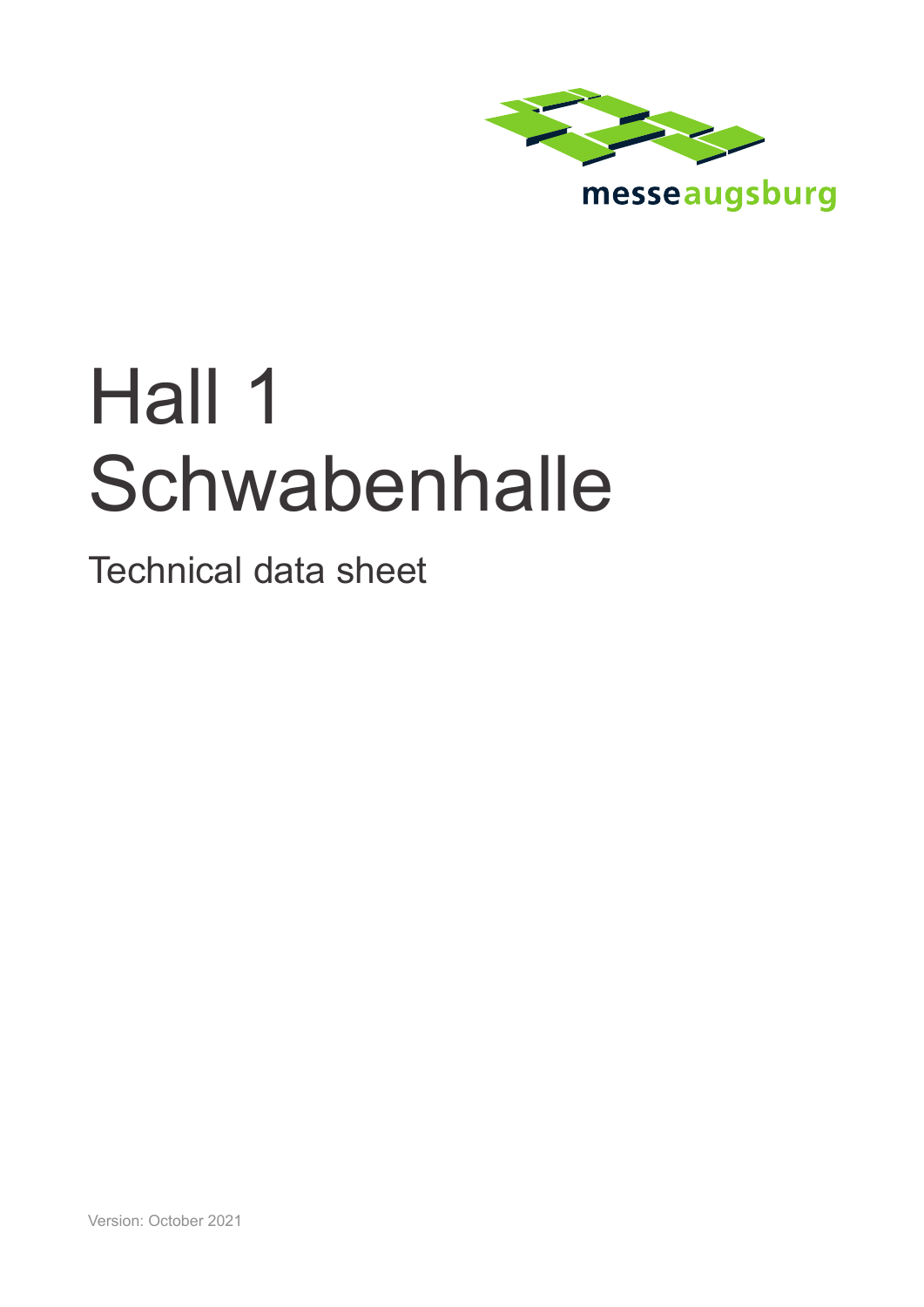## Hall 1

#### **The perfect location for some unique emotional moments**

Hall 1 is a multifunctional hall with retractable telescopic tribune seating, first-class acoustics and can be split up into differently sized areas.

The Hall 1 foyer enables individual lighting design using state-of-the-art lighting technology. The parking facilities right in front of the door round off a successful visit to the Schwabenhalle.

This makes Hall 1 the perfect choice—whether for trade fairs, congresses, conferences, meetings, presentations, forums or live events such as concerts and comedy events.

## Area

| Hall space $(A+B)$ excluding foyer, net 6,082.48 m <sup>2</sup> |                         |
|-----------------------------------------------------------------|-------------------------|
| Hall section A (A1+A2), net                                     | 3,709.00 m <sup>2</sup> |
| Hall section A1, net                                            | 2,446.00 m <sup>2</sup> |
| Hall section A2, net                                            | 1,263.00 m <sup>2</sup> |
| Hall section B, net                                             | 2,373.00 m <sup>2</sup> |



## Dimensions

#### **Hall dimensions**

| Hall total $(A+B)$   | 82.80 x 73.46 m |
|----------------------|-----------------|
| with tribune seating | 82.80 x 56.90 m |
| Hall section A       | 82.80 x 44.80 m |
| with tribune seating | 82.80 x 29.50 m |
| Hall section A1      | 54.60 x 44.80 m |
| with tribune seating | 54.60 x 29.50 m |
| Hall section A2      | 28.20 x 44.80 m |
| with tribune seating | 28.20 x 29.50 m |
| Hall section B       | 82.80 x 28.66 m |

## **Height**

| Floor to lower edge of supporting structure 10.00 m |                   |
|-----------------------------------------------------|-------------------|
| Floor to lower edge of ceiling                      | $12.84 - 13.54$ m |
| Floor to upper edge of gallery floor                | 5.76 m            |
| Emergency stairs, clearance width                   | 2.47 m            |
| Gallery, floor to ceiling                           | $3.54 \; m$       |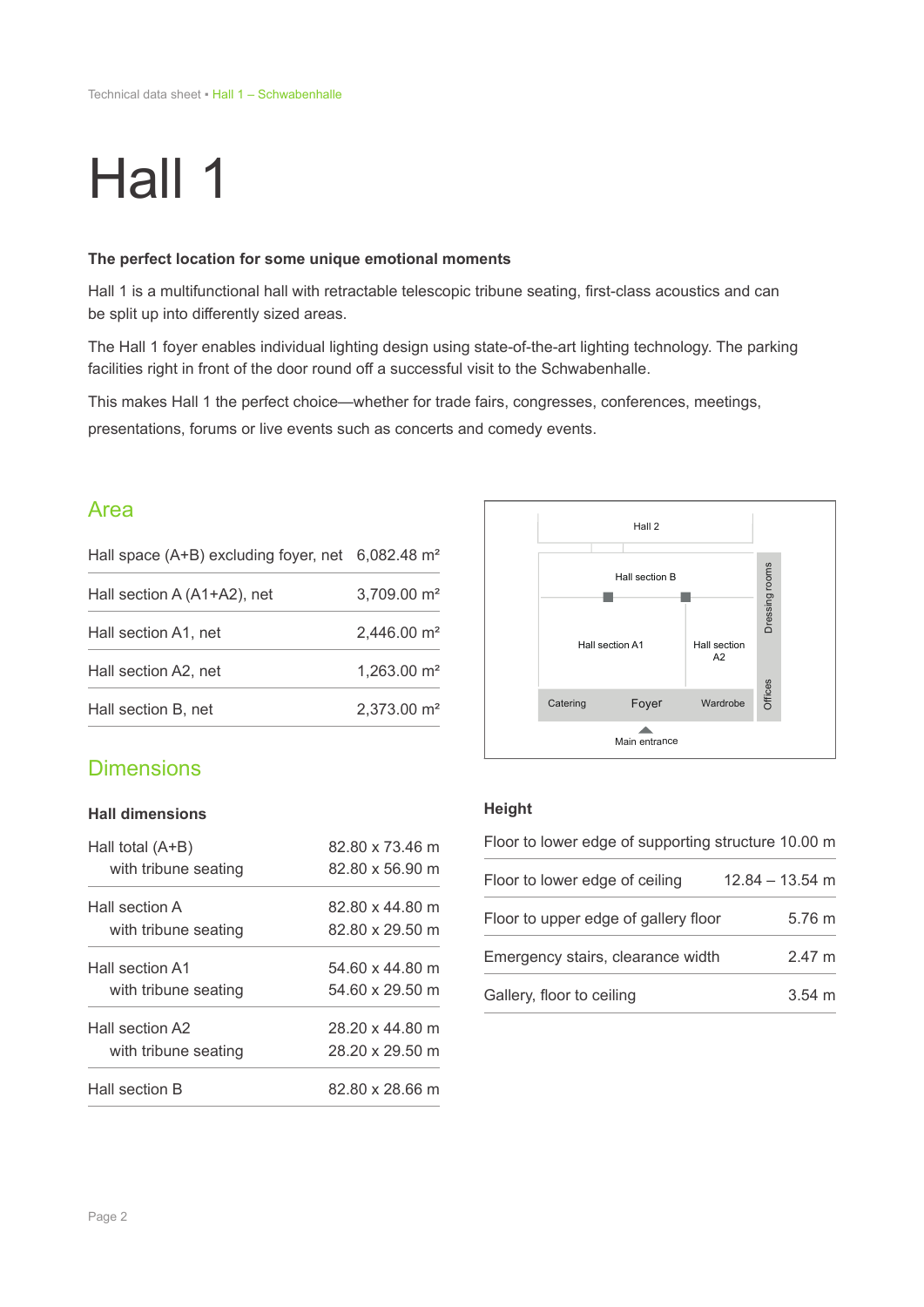## **Various dimensions**

| H pillars, center of hall (Lx W)<br>including electrical connection | $1.50 \times 1.20$ m             |
|---------------------------------------------------------------------|----------------------------------|
| $(L \times W \times H)$                                             | $2.12 \times 1.20 \times 2.00$ m |
| C pillar west to H pillar west                                      | 26.50 m                          |
| H pillar west to H pillar east                                      | 26.40 m                          |
| H pillar east to C pillar east                                      | 26.55 m                          |
| C pillar west to emergency stairs west                              | 20.10 m                          |
| Emergency stairs east to C pillar east                              | $20.15 \text{ m}$                |
| Foyer doors to H pillars                                            | 44.02 m                          |
| Foyer doors to emergency stairs                                     | 41.47 m                          |
| Tribune seating (no exit) to H pillar                               | 28.73 m                          |
| Tribune seating (no exit) to<br>emergency stairs                    | 26.18 m                          |
| Exits for tribune seating                                           | $0.50 \; m$                      |
| H pillar to exterior wall north side                                | 27.12 m                          |

#### **Hall doors**

| 8 people doors (2-leaf)<br>Foyer exterior doors, no vestibule doors    | $2.45 \times 2.07$ m         |
|------------------------------------------------------------------------|------------------------------|
| 4 people doors (2-leaf)<br>Main entrance foyer vestibule doors         | $2.15 \times 2.00 \text{ m}$ |
| 8 people doors (2-leaf)<br>Foyer-hall with magnetic closing mechanisms | $2.20 \times 1.87$ m         |
| 18 people doors (2-leaf)<br>Hall exterior doors                        | $2.22 \times 1.80$ m         |
| 3 people door, east annex corridor 2.50 x 1.80 m                       |                              |
| 1 people door, foyer /<br>east annex corridor                          | $2.46 \times 1.92 \text{ m}$ |
| Hall gates                                                             |                              |

| 6 hall access gates                     | 4.52 x 3.98 m |
|-----------------------------------------|---------------|
| 3 on the east side, 3 on the west side. |               |
| roller shutter gate                     |               |

## Load capacity

## **Floor loading capacity**

Hall is accessible by vehicle on the ground floor  $\checkmark$ 

| Wheel load       | 5.00t       |
|------------------|-------------|
| Distributed load | 1.67 $t/m2$ |

#### **Suspension points**

- 288 units in the grid measuring 4.60 m
- **EXEC** Suspension point load: 500 kg/ suspension point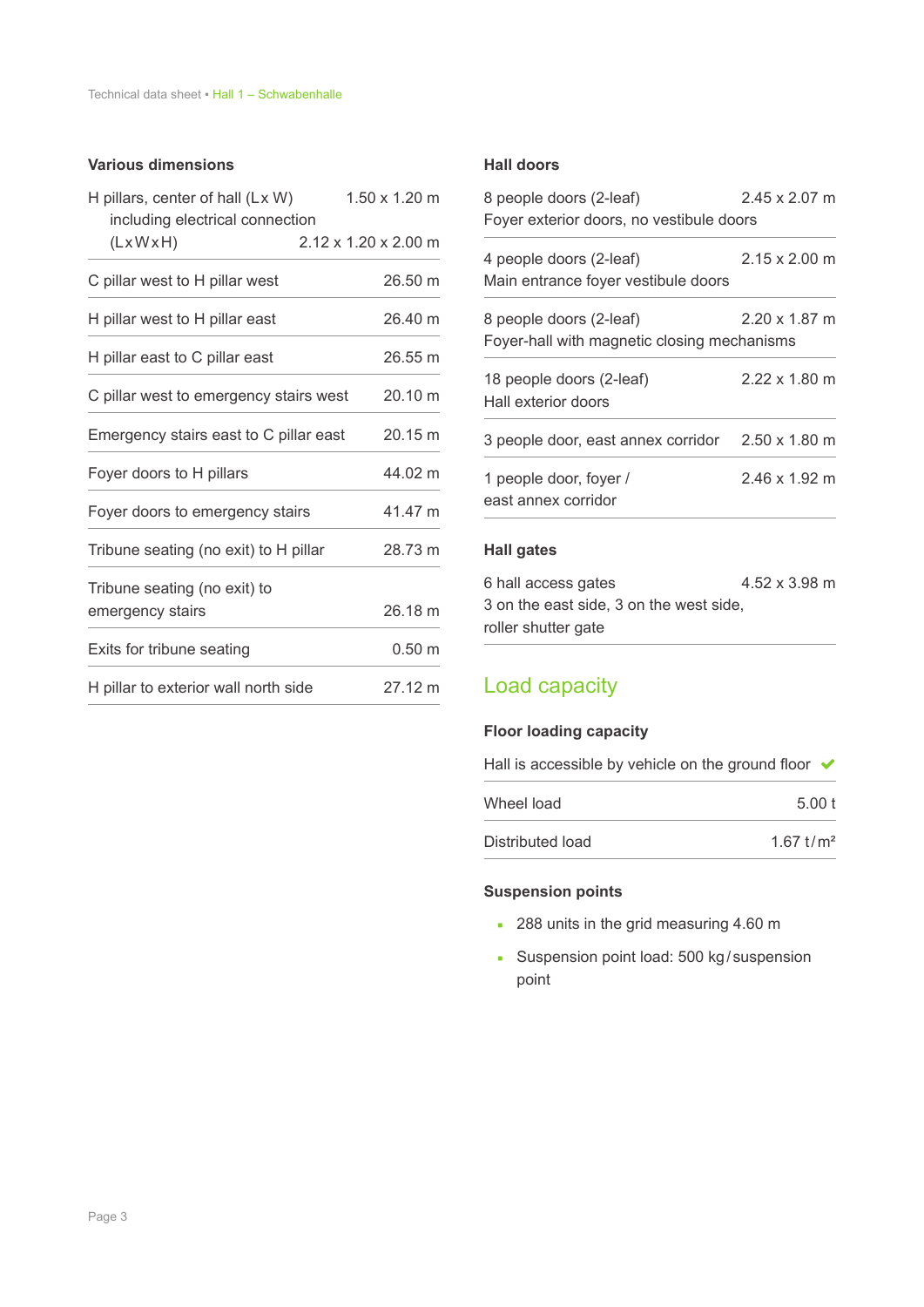## **Supply**

▪ Via floor ducts every 6.00 m lengthways and 3.00 m across the hall

#### **Water and waste water**

**EXECT** Supply and waste disposal in the hall via floor ducts

#### **Electricity**

- **•** in the floor ducts
	- $182$  x c. every 5.50 m with  $2 \times 16$  A Schuko plugs, 63 A CEE plug, 32 A CEE plug at the suspension points
	- 288 x 16 A Schuko plugs
	- 1 x 32 A CEE plug
- on both H pillars in the center of the hall in the lockable distribution cabinet
	- $\sqrt{3} \times 1,000 \text{ A}$
- Outside broadcast (OB) vehicle distributor (at gate 5 outdoor open space)
	- $6x 16A$  Schuko plugs
	- 2 x 63 A CEE plugs
	- 2 x 32 A CEE plugs

#### **Telephone / Internet**

■ Connection via floor ducts

#### **Heating and ventilation**

**• Centrally controlled ventilation for hall and** foyer with heat recovery

## Lighting

- 400 W and 1,000 W metal halide lamp in the central section
- 300 W adjustable neon linear luminaires 300 W (section A) infinitely dimmable
- **n** max. c. 380 lux during exhibitions c. 200 lux

## **Seating**

| <b>Hall section</b> | <b>Telescopic</b><br>tribune | <b>Parquet</b> |
|---------------------|------------------------------|----------------|
| Hall section A      | 2,004                        | 1,890          |
| Hall section A1     | 1,291                        | 1,066          |
| Hall section A2     | 713                          | 841            |

## Communication technology

| IP connection                 | symmetrical 5 Mbit/s   |
|-------------------------------|------------------------|
| IP connection                 | symmetrical 10 Mbit/s  |
| <b>Business IP connection</b> | symmetrical 50 Mbit/s  |
| <b>Business IP connection</b> | symmetrical 100 Mbit/s |
| Wireless network              |                        |

## **Equipment**

| Stage possible                               |   |
|----------------------------------------------|---|
| Spotlights available from service provider   |   |
| Sound system available from service provider | ✔ |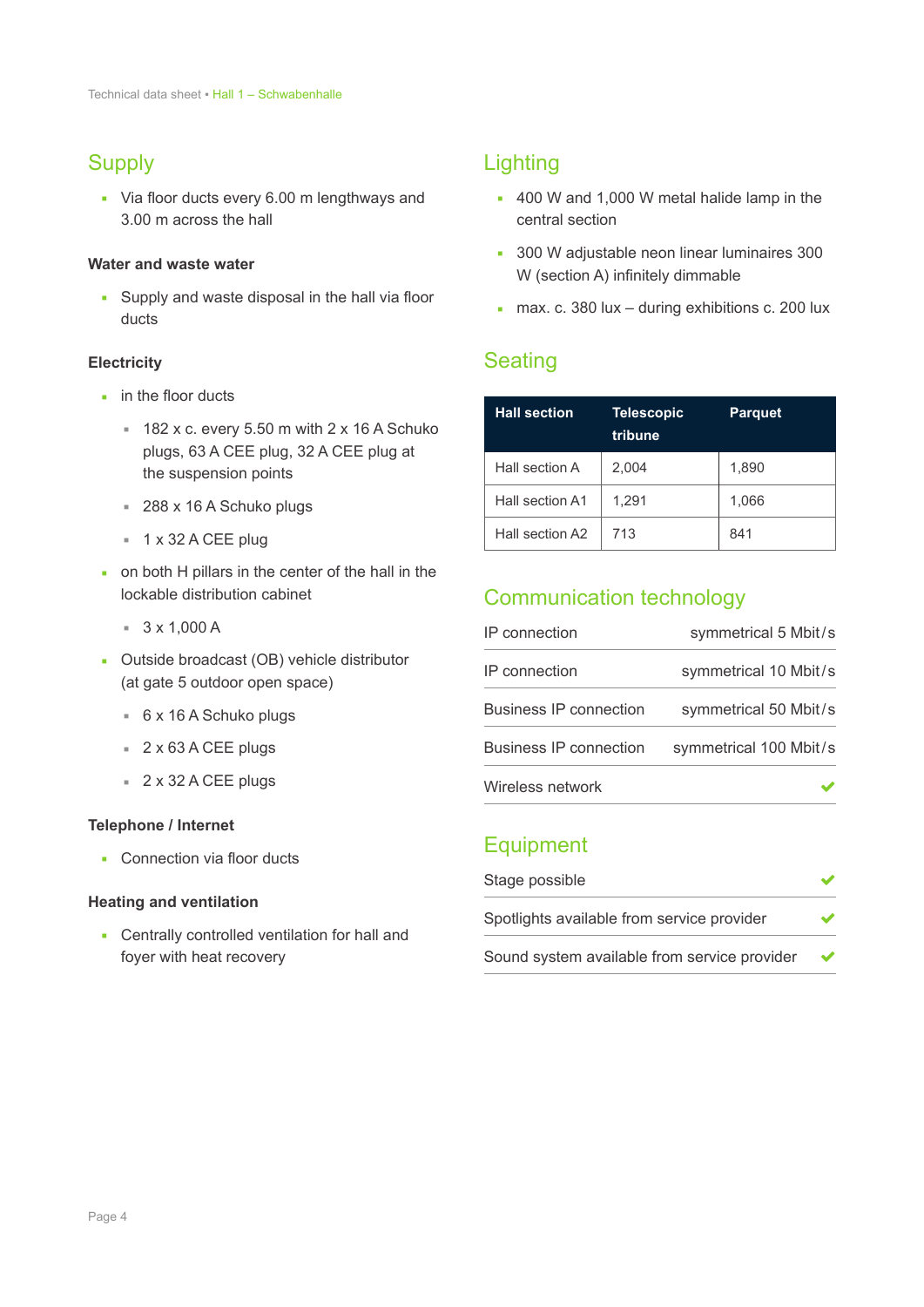## Foyer

## **Ensure your guests receive a warm welcome**

The attractive foyer of Hall 1 has a catering area and cloakroom, allowing you to provide catering and a warm welcome to your guests.

The foyer also offers ample space for the sale of merchandise when hosting a live event such as concerts or comedy events.

State-of-the-art lighting technology enables individual lighting design.

A warm welcome—the foyer makes this possible: whether separately for an informal get-together event or as a greeting/reception area for trade fairs, congresses or gatherings.

## Area

| Foyer area ground floor, gross | 1,204.74 m <sup>2</sup> |
|--------------------------------|-------------------------|
| Foyer area ground floor, net   |                         |
| (excluding the catering area,  |                         |
| Stairs and wheelchair ramp)    | c. $830.47 \text{ m}^2$ |
| Foyer area ground floor, net   | c. $195.00 \text{ m}^2$ |

## Load capacity

| <b>Floor loading capacity</b>                                            |                         |
|--------------------------------------------------------------------------|-------------------------|
| Foyer accessible from outside at ground level,<br>with steps to the hall |                         |
| Wheel load                                                               | 1.50t                   |
| Distributed load                                                         | $0.75$ t/m <sup>2</sup> |

## **Dimensions**

#### **Dimensions of foyer**

| Ground floor, net (LxW)                           | 43.07 x 21.37 m      |
|---------------------------------------------------|----------------------|
| Upper floor, gross (Lx W)                         | 42.96 x 4.81 m       |
| <b>Height</b>                                     |                      |
| Lower level to ceiling lintel                     | $5.54 \; m$          |
| Upper level to lower edge of supporting structure |                      |
|                                                   | $9.00 \; \mathrm{m}$ |
| Lateral lintel, floor to ceiling                  | $3.70 \text{ m}$     |
| Sideways, floor to ceiling                        | 4.10 m               |